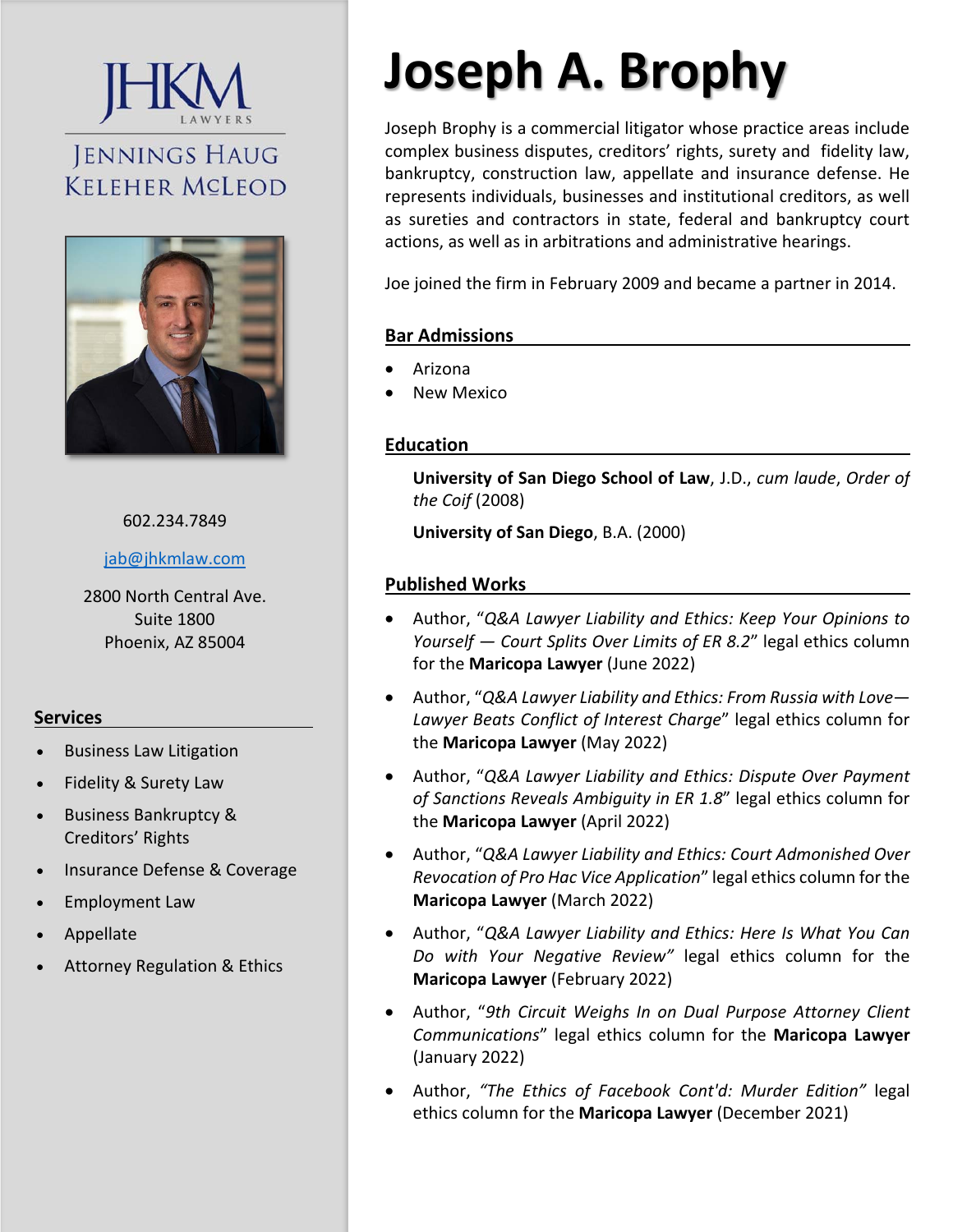# **Published Works (cont.)**

- Author, *"Regarding Rudy"* legal ethics column for the **Maricopa Lawyer** (October 2021)
- Author, *"Truth in Advertising"* legal ethics column for the **Maricopa Lawyer** (September 2021)
- Author, *"Judge's Attendance at Protests or Rallies is Problematic"* legal ethics column for the **Maricopa Lawyer** (July 2021)
- Author, *"Reply All"* (Part 2) legal ethics column for the **Maricopa Lawyer** (June 2021)
- Author, "*ABA Provides Guidance on Material Adversity and Former Clients*" legal ethics column for the **Maricopa Lawyer** (March 2021)
- Author, "*ABA Rule 8.4(g) Struck Down by Federal Court*" legal ethics column for the **Maricopa Lawyer** (January 2021)
- Author, "*Ethical Cannabis Lawyering*" legal ethics column for the **Maricopa Lawyer** (December 2020)
- Author, "*The Lawyer and the Ostrich*" legal ethics column for the **Maricopa Lawyer** (September 2020)
- Author, "*Judges and Politics*" legal ethics column for the **Maricopa Lawyer** (July 2020)
- Author, "*The Dangers of Facebook Friending…Continued*" legal ethics column for the **Maricopa Lawyer** (June 2020)
- Author, *"Federal Judicial Ethics Committee's Misguided Priorities"*  legal ethics column for the **Maricopa Lawyer** (March 2020)
- Author, *"The Ethics of Judicial Relationships"* legal ethics column for the **Maricopa Lawyer** (January 2020)
- Author, *"Not All Judges are Created Equal"* legal ethics column for the **Maricopa Lawyer** (October 2019)
- Author, "Arizona Joins Other States in Examining Rules on Partnering with Non-Lawyers" legal ethics column for the **Maricopa Lawyer** (September 2019)
- Author, *"When Does a Threat of Criminal Prosecution Become Extortion?"* legal ethics column for the **Maricopa Lawyer** (July 2019)
- Author, *"Can a Client Order You to Not Keep a Copy of the File?"* legal ethics column for the **Maricopa Lawyer** (June 2019)
- Author, *"Why Can't We Be Friends?"* legal ethics column for the **Maricopa Lawyer** (April 2019)
- Author, *"California Reconsiders Ethical Rules and Legal Business Models"*  legal ethics column for the **Maricopa Lawyer** (March 2019)
- Author, *"My Firm Was Hacked. Now What?"* legal ethics column for the **Maricopa Lawyer** (January 2019)
- Author, *"Manufactured Disqualification of Experts and Counsel"* legal ethics column for the **Maricopa Lawyer** (December 2018)
- Author, *"This is a Recording ‐ Can Lawyers Record Conversations?"*  legal ethics column for the **Maricopa Lawyer** (October 2018)
- Author, *"Should Arizona Adopt ABA Rule 8.4(g)"* legal ethics column for the **Maricopa Lawyer** (August 2018)
- Author, *"Breaking Up Is Hard To Do: When Partners Leave"* legal ethics column for the **Maricopa Lawyer** (June 2018)

# jhkmlaw.com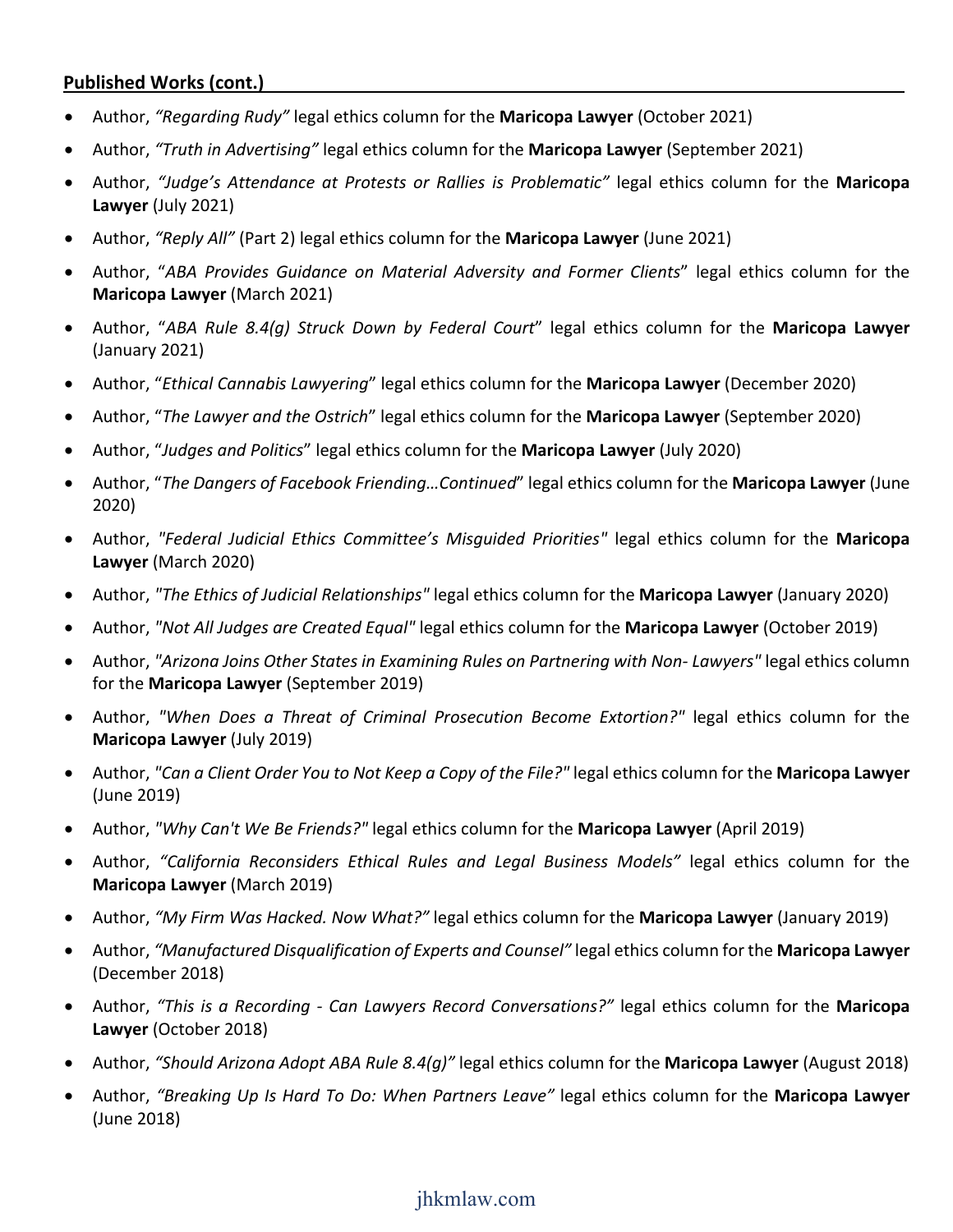# **Published Works (cont.)**

- Co‐Author, **Managing and Litigating the Complex Surety Case**, Third Edition for the **American Bar Association** (2018); co‐authors of Chapter 12, *"Navigating In and Around Bankruptcy,"* are Jennings Haug Cunningham partners Joseph Brophy, Matthew Sloan and Chad Schexnayder.
- Co‐Author, *"Surety and Bankruptcy,"* **New Appleman on Insurance Law Library Edition** (2017)
- Author, *"New Bern v. Travelers Casualty and Surety Company of America: Can the Surety Really Be Liable When the Principal Is Not?"* **Surety & Fidelity Law Committee Newsletter** (Winter 2017)
- Contributing author, **State‐By‐State Guide to Architect, Engineer and Contractor Licensing** (2nd Ed.) (Arizona Chapter and Annual Supplements), Wolters Kluwer – Aspen Law (2015)
- Contributing Author, **50 State Contractor Licensing and Architect Registration**, (Arizona chapter), Aspen Law Publications (2015 and annual supplements)
- Author, *"Arizona Appellate Court Rejects Developer's Attempt to Force County to Make Subdivision Bond Claim,"* **Surety & Fidelity Law Committee Newsletter** (Fall 2014)
- Editor, **The Quick Reference Guide to Western States Surety & Fidelity Law**, WSSC, LLC (2014)
- Author, *"The Municipal Bankruptcy: Chapter 9 Issues for Sureties,"* **Surety Claims Institute Newsletter** (Sep. 2013)
- Contributing Author, **50 State Construction Lien and Bond Law**, (Arizona chapter), Aspen Law Publications (2013 and annual supplements)
- *"Month in Review: January 2009,"* **ABA Criminal Litigation Committee** (February 2009)

### **Classes & Seminars**

- Co‐Presenter, *"Apologies from Arizona: Thirty Years after Dodge,"* **Western States Surety Conference** (April 2019)
- Co‐Author and Speaker, *"Competing Rights and Claims to Construction Contract Proceeds and Other Collateral,"* **ABA Business Law Section Annual Meeting** (2017)
- Speaker, *"Preventing Business Contract Disputes,"* **National Business Institute** (June 2016)
- Speaker, *"Construction Law: What Do You Do When…..?"* **National Business Institute** (May 2016)
- Speaker, *"Meet My New Friend: The Uniform Voidable Transaction Act,"* **Western States Surety Conference**, Seattle, Washington (May 2016)
- Speaker, *"Construction Defects: A Step‐by‐Step Guide to Unravelling Claims,"* **National Business Institute** (July 2015)
- Speaker, *"Arizona's Daubert Rule 702,"* **Arizona Association of Defense** Counsel (March 2015)
- Speaker, *"Don't Treat Me Bad: Dealing with Principal and Indemnitor Fraud,"* **Western States Surety Conference**, Seattle, Washington (May 2014)
- Paper Presented, *"Salvage: Getting to the Principal's Tax Refunds,"* **Western States Surety Conference**, Seattle, Washington (May 2010)

# jhkmlaw.com